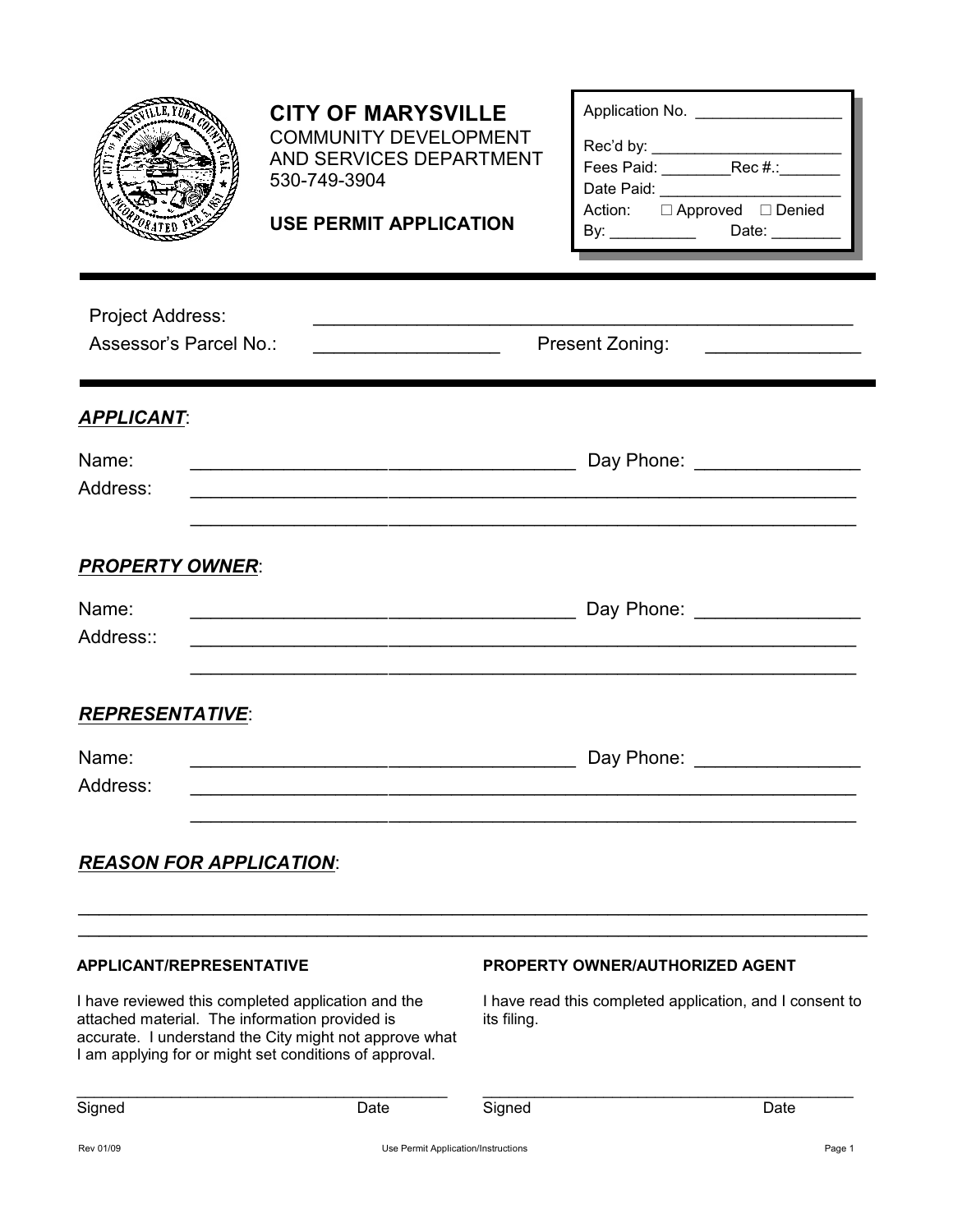## **Staff Use Only**

| <b>TYPE OF APPLICATION</b>                                                                                                                                                               |                     | <b>APPLICATION NUMBER</b> | <b>FEE PAID</b>    |
|------------------------------------------------------------------------------------------------------------------------------------------------------------------------------------------|---------------------|---------------------------|--------------------|
| <b>Architectural Review:</b><br><b>Conceptual Review:</b><br>a.<br>Formal Review:<br>b.<br>Minor/Incidental:<br>C.                                                                       |                     |                           |                    |
| <b>Planning Commission:</b><br>Use Permit:                                                                                                                                               |                     |                           |                    |
| Variance:                                                                                                                                                                                |                     |                           |                    |
| Tentative Map:                                                                                                                                                                           |                     |                           |                    |
| Rezone:                                                                                                                                                                                  |                     |                           |                    |
| <b>General Plan Amendment:</b>                                                                                                                                                           |                     |                           |                    |
| Other:                                                                                                                                                                                   |                     |                           |                    |
| (Specify): <u>contract and contract and contract of</u>                                                                                                                                  |                     |                           |                    |
| FEES:                                                                                                                                                                                    |                     |                           |                    |
| <b>Description:</b>                                                                                                                                                                      | <b>Explanation:</b> |                           | Fee:               |
| <b>Base Fee:</b>                                                                                                                                                                         |                     |                           |                    |
| <b>Environmental Review:</b>                                                                                                                                                             |                     |                           |                    |
| Other Fees:                                                                                                                                                                              |                     |                           |                    |
| <b>Total Fees:</b>                                                                                                                                                                       |                     |                           |                    |
| Fee Paid By:                                                                                                                                                                             | $\Box$ - Applicant  | □ - Representative        | □ - Property Owner |
| <b>Tentative Review Dates:</b>                                                                                                                                                           |                     |                           |                    |
| Review of Completeness (if applicable):<br>a.<br><b>Staff Review/Determination:</b><br>b.<br><b>ARB Review:</b><br>с.<br><b>Planning Commission Review:</b><br>d.<br>Other Review:<br>е. |                     |                           |                    |
| Notes to the File:                                                                                                                                                                       |                     |                           |                    |
|                                                                                                                                                                                          |                     |                           |                    |
|                                                                                                                                                                                          |                     |                           |                    |
|                                                                                                                                                                                          |                     |                           |                    |